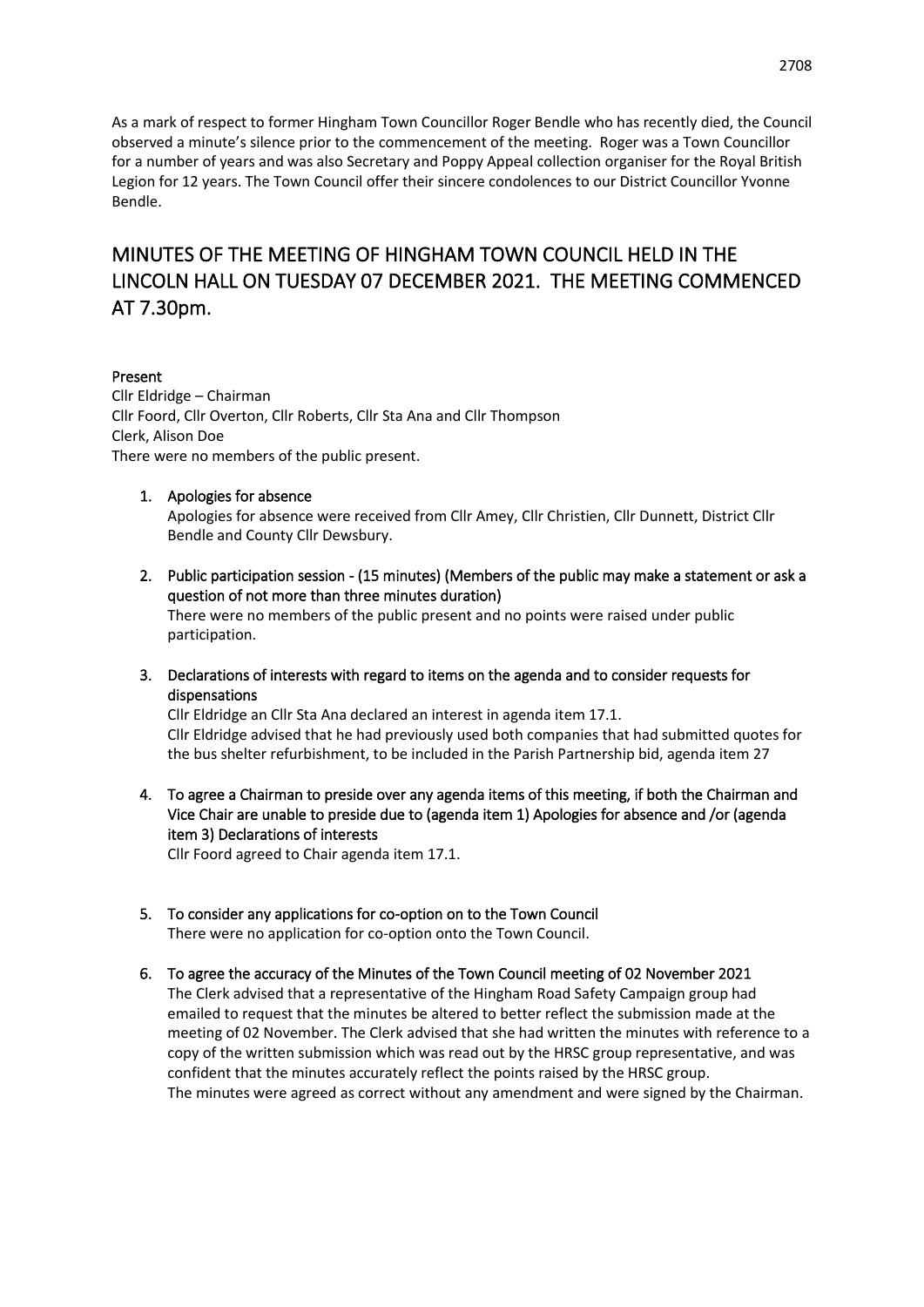7. Matters arising from the Minutes of 02 November 2021 (and other updates contained in a written Clerks report circulated prior to the meeting, see appendix A)

The Chairman thanked everyone who was involved in the putting up and decorating of the town Christmas Tree.

Cllr Sta Ana advised that she would contact 3 companies for pricing on the Neighbourhood Plan leaflets.

### 8. Working Party Reports

The Neighbourhood Plan working party had met on 17 November and reported that progress on the leaflet was taking longer that first anticipated but was nearly complete. The leaflet should be ready to deliver in early January, for responses by the end of January.

The new email address has been set up, hinghamplan@gmail.com. All members of the working party had been given the log in details.

The Clerk had contacted Rachel Legget to advise that the Council had agreed to use her for project management of the Neighbourhood Plan project. Rachel had been given an outline of what the working party had done so far. Rachel will provide some costing details to help with the grant applications.

The Clerk confirmed that the designated area had been agreed by South Norfolk Council. This has gone on the Town Council website and needs to be on display in the Market Place notice board.

Cllr Sta Ana will set up and start working on the website using web address Hinghamplan.org.uk. The information in the leaflet can be used to provide some text, and the area designation needs to be included.

The Clerk advised that she did not have enough information to make the funding application as the moment at it required a breakdown of costs and a timeline for the project.

Cllr Thompson and Cllr Sta Ana had been working on artwork from photographs and sketches using digital editing software, which had produced some good results.

The Clerk advised that the google docs facility attached to the email address would work well for storing documents and photographs.

A timeline had been drafted showing it should be feasible to complete the project in 2 years.

#### 9. Reports from representatives on external bodies/ attendees of external meetings/training 9.1 Lincoln Hall

It was reported that a Manager had been appointed for the Sports and Social Club and that the sports centre was now being used for lots of events with recent event such as an afternoon tea for the elderly, music events and a Christmas Fair all being very successful. It was noted that the Manager was doing an excellent job promoting the sports hall.

#### 10. General Correspondence (information/circulars etc)

- 10.1 Hingham Baby and Toddler Group, Wellbeing Fair Sunday 30 January 2022
- 10.2 Annette Feeney Programme Officer, Greater Norwich Local Plan Examination The Clerk advised that updates were published on the GNLP website.
- 10.3 South Norfolk Council, Lovel Local Christmas Gift Campaign
- 10.4 Norfolk ALC Bulletin It was suggested that information regarding Avian Flu should be included in the parish magazine.
- 10.5 Norfolk County Council, Budget Consultation for 2022/23 Councillors were encouraged to respond to the consultation individually.
- 10.6 Norfolk County Council, Free school meals to continue this Christmas, as council reveals £6.7m Household Support Fund
- 10.7 Norfolk County Council, Let's do our bit to prepare for winter rain
- 10.8 Hingham & Deopham Wards Newsletter from your Local Policing Neighbourhood Team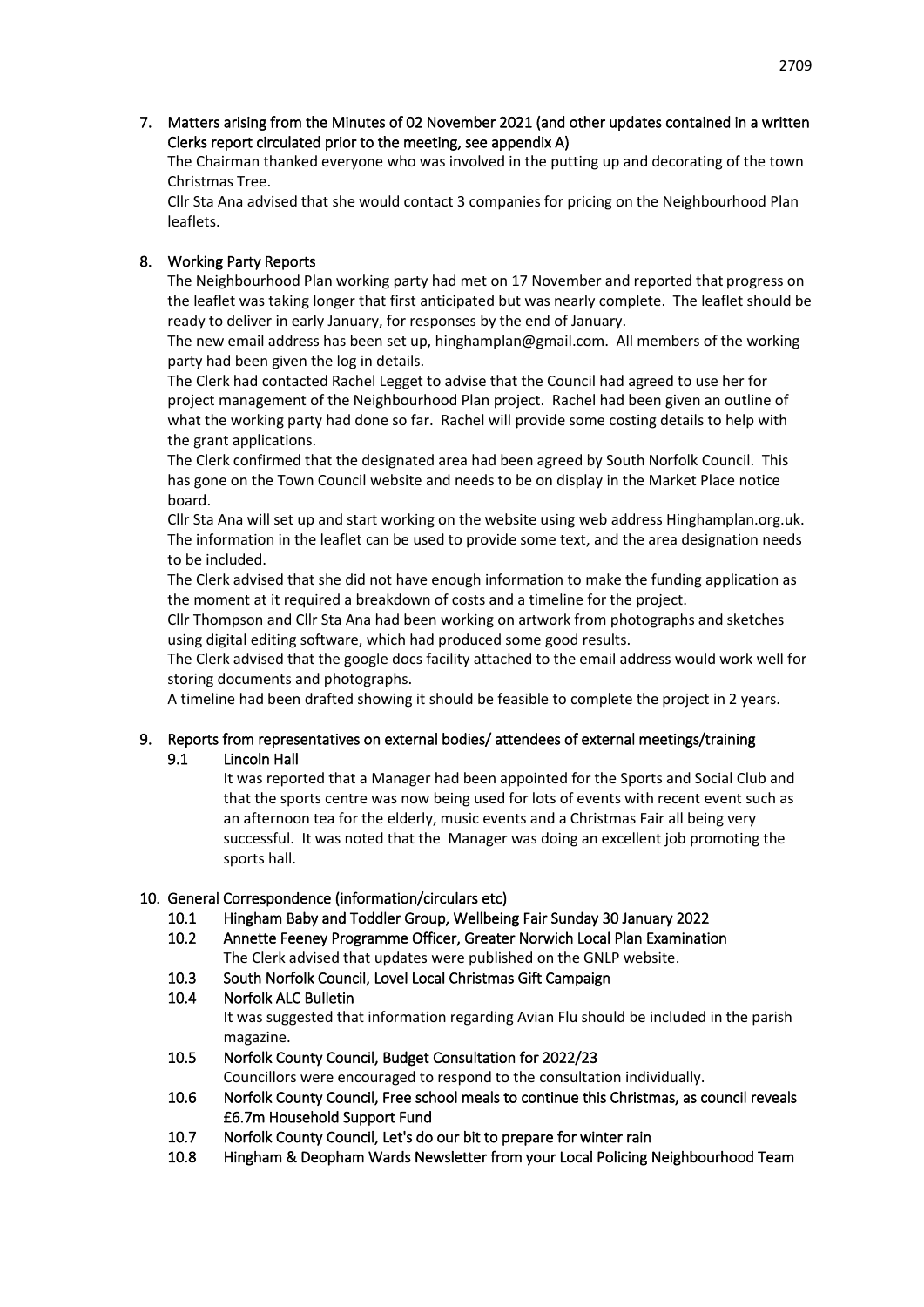- 11. Correspondence (not for public inspection) as addressed directly to Hingham Town Council (from residents etc. and may contain personal information)
	- 11.1 Resident, response to the Hingham Road Safety Campaign report in the Parish Magazine It was noted that the HRSC report in the Parish Magazine was not a true reflection of what the Town Council were trying to achieve by working with Norfolk County Council highways to try to bring about improvements, while having to recognise that NCC highways are working under severe budgetary constraints. The Clerk had sent a full response to the resident. It was noted that the correspondence from the resident was not favourable towards the HRSC group and thanked the Town Council for being realistic in their approach to trying to bring about road safety improvements to the town.

### 11.2 Visitor, Hingham Toilets (praise for cleanliness) The Clerk confirmed that she had passed on the thanks and praise on to the cleaner.

12. To discuss and agree any required responses/actions in relation to any item(s) of correspondence No further action/responses required.

#### 13. District Councillor's report

District Councillor Bendle had sent her apologies and was not present at the meeting.

#### 14. County Councillor's report

County Councillor Dewsbury had sent her apologies and was not present at the meeting, she had asked for her best wishes to be passed on, hoping that everyone has a happy and healthy Christmas.

#### 15. Planning Decisions

- 15.1 2021/2082: Pyrus Communis thin canopy by 15% and raise the crown to give 4-5m clearance, remove deadwood, Salix Caprea - fell to ground level. 18 Dereham Road Hingham NR9 4HH. Approval with conditions
- 15.2 2021/2104: Erection of side two storey extension with front dormer and additional front entrance The Folly 2 Folly Lane Hingham Norfolk NR9 4JE. Approval with conditions
- 15.3 2021/2072: Proposed single storey side and rear extensions and demolition of dining room and detached garage 9A The Fields Hingham Norfolk NR9 4JG. Approval with conditions
- 15.4 2021/1831: Proposed extensions and alterations 8 Hall Moor Road Hingham NR9 4LB. Approval with conditions

#### 16. Planning Applications (as notified by SNC for consultation)

- 16.1 2021/2436: Proposed single storey side extension and alterations 23 The Glen Norwich Street Hingham Norfolk NR9 4LJ The Council agreed to recommend approval
- 16.2 2021/2305: Single storey rear extension 27 Dereham Road Hingham NR9 4HH The Council agreed to recommend approval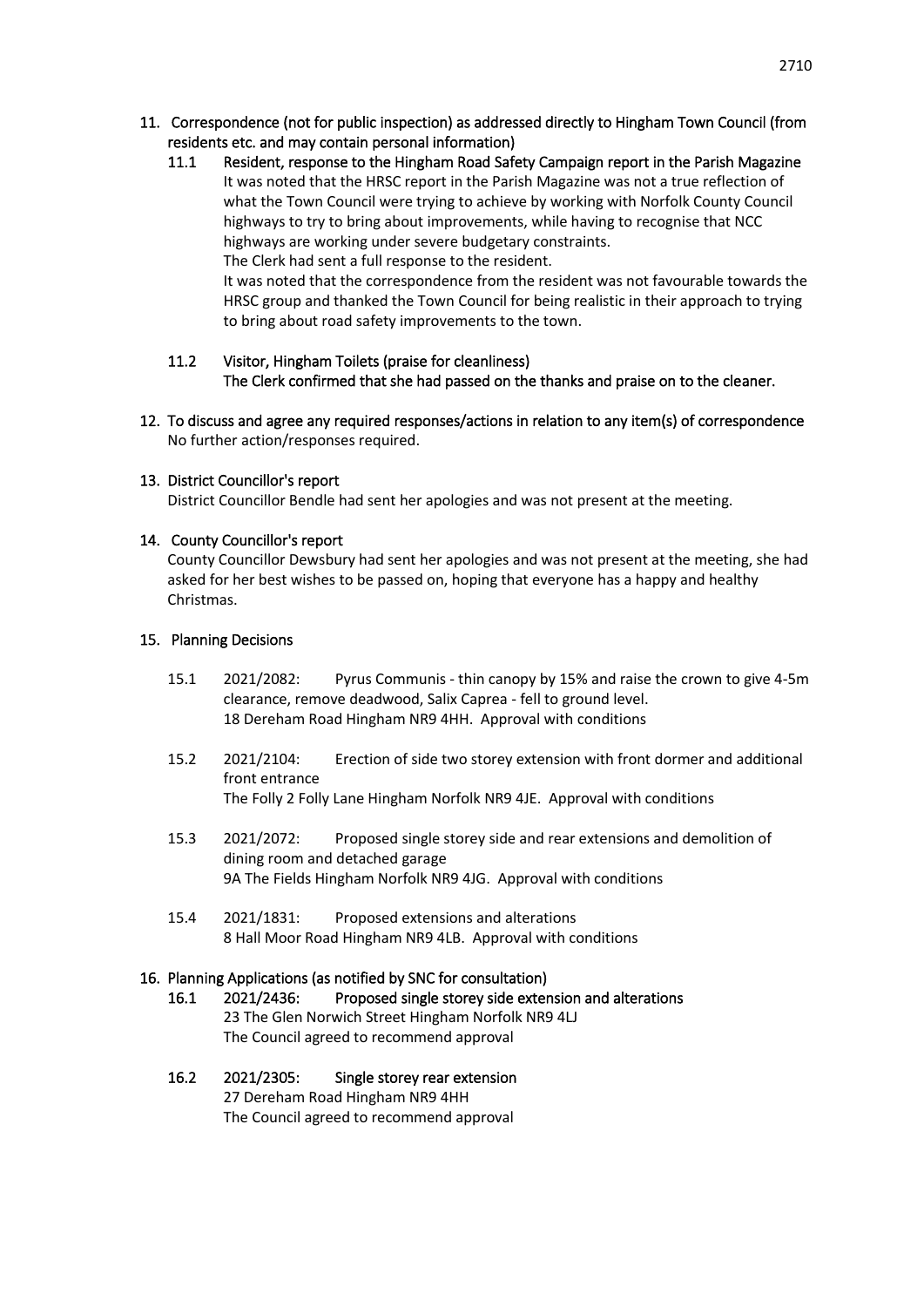- 16.3 2021/2105: New stabling and feed storage barn with manage (all weather turn out area). The Barn White Lodge Farm Hardingham Road Hingham NR9 4LY The Council agreed to recommend approval
- 16.4 2021/2294 Amended Application: Mast and associated supporting apparatus Grass Verge At Dereham Road Hingham Norfolk It was noted that Hall Farm had submitted further concerns regarding this application due to the amended location being in the vicinity of/on top of the mains water supply. The Council raised concerns that the amended application was not a significant improvement on the original application. With the equipment nearer to the ditch concerns were raised that there would be insufficient room for the ditch and the hedge to be adequately cleared and maintained. It was also raised that the verge is a frequently used pedestrian route and that the new location for the equipment would push pedestrians further toward the verge edge and the road, noting that this is a 60MPH limit and the verge is significantly higher than the road. Concerns were raised that the placing of the equipment on the verge would likely remove the future possibility of road widening or the installation of a pavement. It was also noted that the size and scale of equipment would be visually detrimental to the approach to Hingham.

#### 17. Planning Appeal

- 17.1 2021/0258: Location: 8 Pitts Square Hingham NR9 4LD Proposal: Two-storey side extension, single-storey rear extension, and new entrance porch The Council had previously agree to recommend that the application be approved. It was noted that this was a planning appeal and the council agreed that they did not wish to submit additional comments.
- 18 (other planning applications where the Town Council is not a consultee for information only)
	- 18.1 2021/2499: Under an exception of the TPO (TPO234) Remove deadwood Hardingham Street Hingham Norfolk NR9 4JB
	- 18.2 2021/2409: T1 Sycamore fell. T3 Common Beech crown reduction, reduce height from 18m to 15.5m and reduce spread from 9m to approximately 6.5m. T4 Common Horse Chestnut - reduce over highway by 2.5m. T5 Common Horse Chestnut - reduce over highway by 2.5m. T6 Common Lime - reduce height only from 20.6m to 17.1m. T7 Common Horse Chestnut - crown reduction, reduce height from 17.6m to 15.1m and reduce spread from 9, to 6.5m. T8 Common Beech - fell, replace with Copper Beech. T9 Copper Beech crown reduction, reduce height from 19m to 16.5m and reduce spread from 9 to 6.5m. T10 Sycamore - fell. Open for comment icon The Rectory Attleborough Road Hingham NR9 4HP

## Items 19 to 25 Finance

#### 19. To approve the Accounts for Payment (as listed below)

It was noted that the Community Car Scheme payment was for financial years 2019/20 and 2020/21.

The accounts for payment were approved and the cheques were signed.

| <b>REF NO</b> | <b>TOTAL</b> | <b>PAYEE</b> | DETAILS          | VAT   |
|---------------|--------------|--------------|------------------|-------|
| 104228        | £1,070.49    | staff        | WAGES (£1065.51) |       |
|               |              |              | binbags (£4.98)  | £0.83 |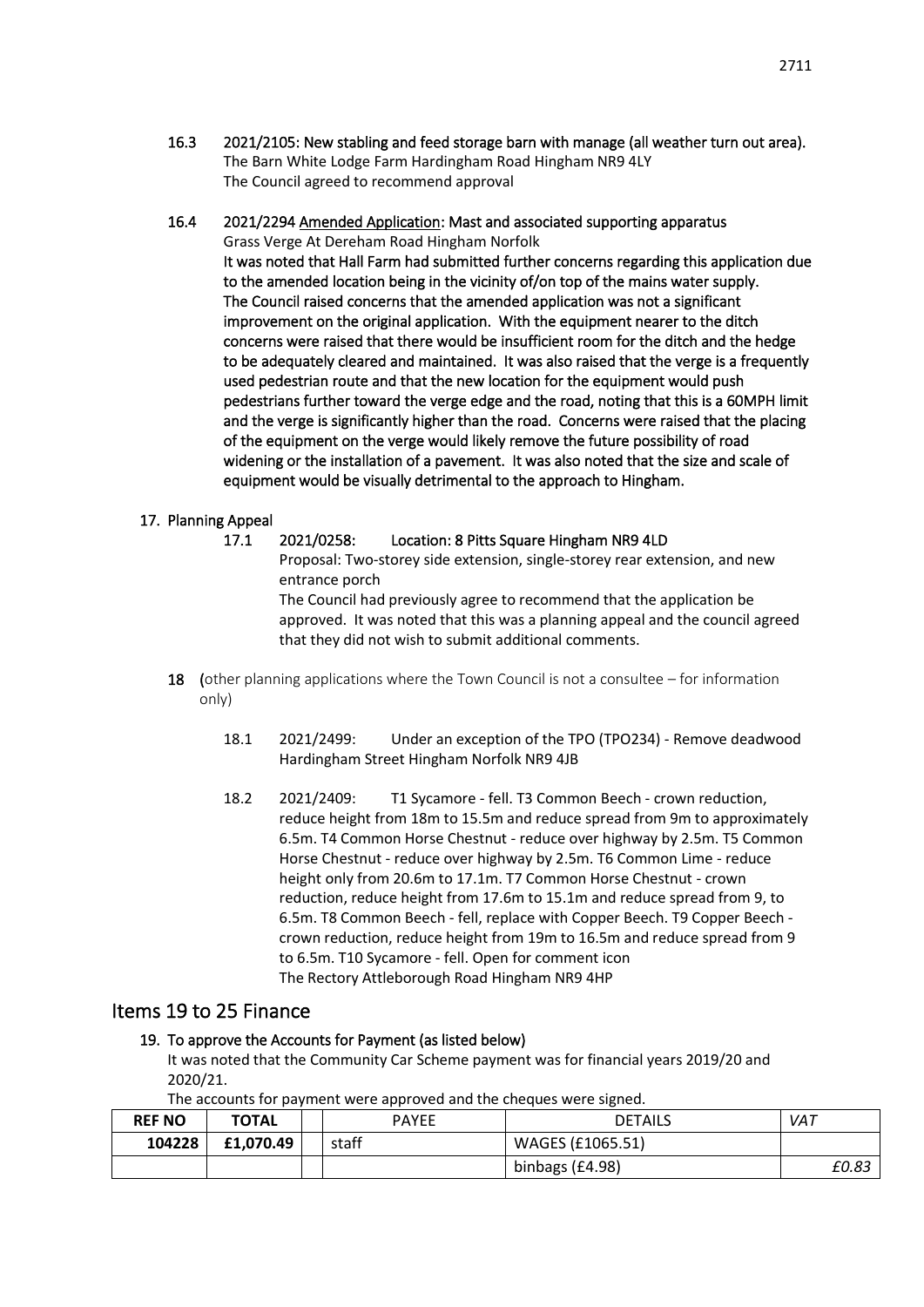| <b>REF NO</b> | <b>TOTAL</b> | <b>PAYEE</b>                              | <b>DETAILS</b>                           | <b>VAT</b> |
|---------------|--------------|-------------------------------------------|------------------------------------------|------------|
| 104229        | £1,153.62    | staff                                     | WAGES (£1,031.86)                        |            |
|               |              |                                           | Signs (£27.96)                           |            |
|               |              |                                           | Craft items Tree decorations<br>(E93.80) | £15.63     |
| d/d           | £80.82       | <b>NEST</b>                               | <b>PENSION</b>                           |            |
| 104230        | £240.00      | COZENS (UK) LTD                           | <b>STREET LIGHT MAINTENANCE</b>          | £40.00     |
| 104231        | £634.90      | <b>NPOWER</b>                             | <b>STREET LIGHT ENERGY</b>               | £105.82    |
| 104227        | £120.00      | <b>DIAMON SERVICES (EA)</b><br><b>LTD</b> | ELECTRIAL TEST TOILETS                   | £20.00     |
| 104232        | £3,087.17    | <b>TTSR LTD</b>                           | <b>GRASS CUTTING CONTRACT</b>            | £514.53    |
| 104233        | £30.00       | <b>VUE IT TRAINING</b>                    | WORD ACCESSIBLE TRAINING                 |            |
| 104234        | £600.00      | <b>NORFOLK CITIZENS ADVICE</b>            | <b>DONATION</b>                          |            |
| 104235        | £171.00      | <b>SLCC</b>                               | <b>MEMBERSHIP</b>                        |            |
| 104236        | £3,564.45    | HINGHAM AND DISTRICT                      | <b>COMMUNITY CAR SCHEME</b>              |            |
|               | £10,752.45   | Total                                     | <b>Total VAT</b>                         | £696.81    |

It was noted that The Lincoln Hall Committee had requested a replacement for cheque number 104226 for £400.00 (hall/storage room hire) as the cheque was accidently destroyed. A replacement cheque was signed.

20. To receive and discuss the draft minutes from the Finance Committee Meeting of 16 November 2021

The draft minutes of the Finance Committee Meeting were circulated prior to the meeting, it was noted that the minutes will be approved at the next meeting of the Finance Committee.

#### 21. To discuss and agree the budget for 2022/2023

At the Finance Committee meeting of 16 November, the Committee considered the current and previous financial years' income and expenditure figures and agreed a draft 2022/23 budget. The financial information and the draft budget were forwarded to all Cllrs prior to this Town Council meeting. The Council considered the draft budget and agreed the 2022/2023 budget (as recommended by the Finance Committee) (see appendix B).

#### 22. To discuss and agree the parish precept for 2022/23

The Clerk had prepared various options for setting the precept amount. The Council agreed to request a precept of £77,000, noting that the precept for the current financial year is £77,000 but the tax base for 22022/23 had changed, therefore a precept of £77,000 for 2022/23 would result in a small decrease equivalent of £1.62 a year on a band D property.

- 23. Proposal to invite tenders for an internal auditor for (2021/22) financial year-end audit It was agreed that tenders should be invited and that this should be advertised in the parish magazine. The Clerk will contact the previous internal auditor.
- 24. Proposal for the Neighbourhood Plan working party / Clerk to apply to Locality for the Neighbourhood Plan funding (as required)

It was agreed that the Working Party should apply for relevant funding as required.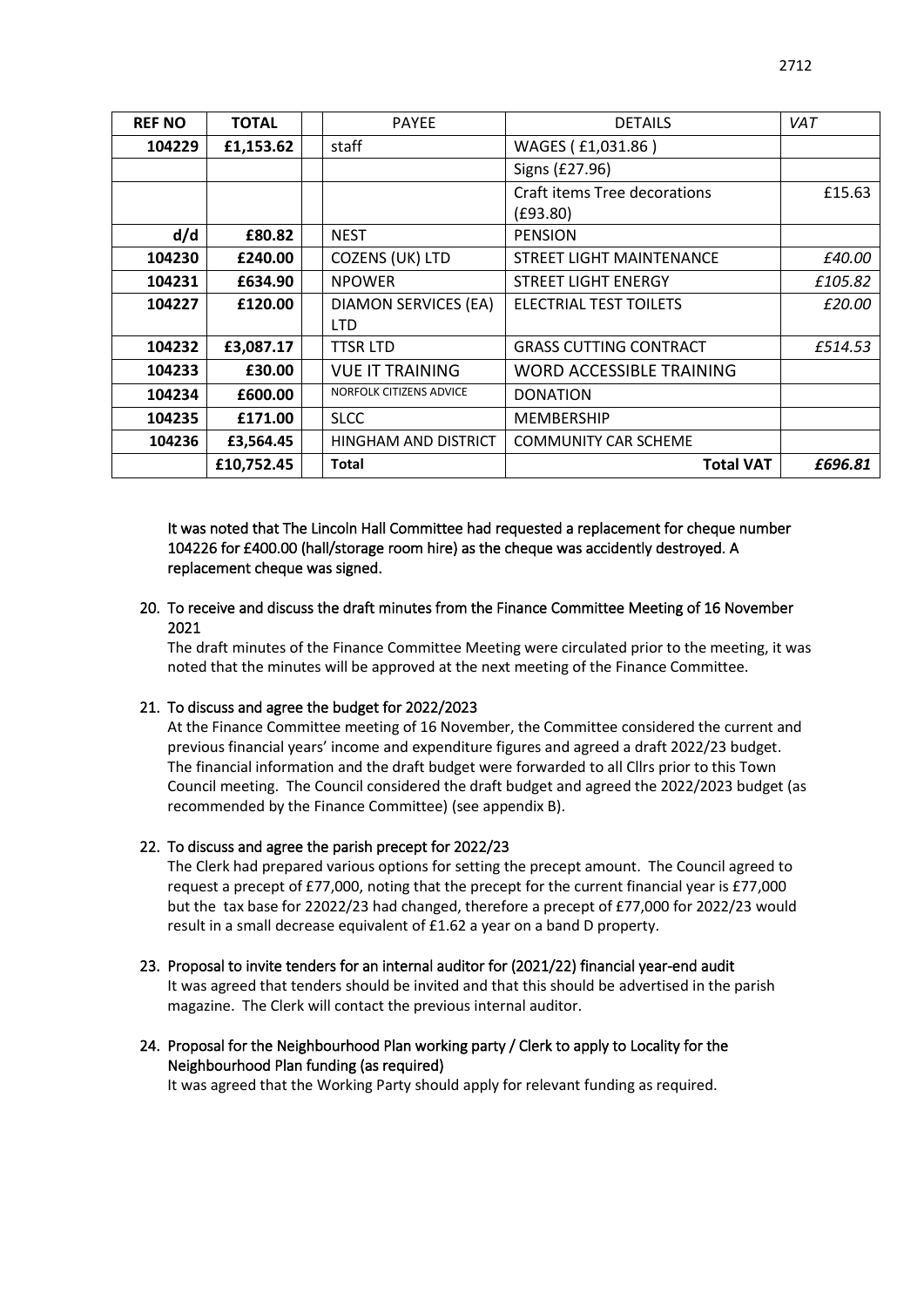25. To acknowledge/agree that the Town Council will provide sufficient funds to cover costs of the Neighbourhood Plan for work undertaken prior to external funding being secured and if external funding is not available/sufficient

It was agreed that the Town Council would fulfil any external funding shortfall relating to the Hingham Neighbourhood Plan.

#### 26. To consider/agree the agreement provided by the Neighbourhood plan consultant

A copy of the agreement was forwarded to all Cllrs prior to the meeting. It was raised that there needed to be a mechanism to ensure that the Working Party were confident that each stage had been completed prior to the consultancy payment being requested at a Town Council meeting. Concerns were raised regarding the "additional expenses" clause, the Clerk advised that any additional expenses incurred were not likely to occur without prior knowledge and agreement of the Working Party, for example, the consultant would not attend meetings with the steering group, or undertake work outside scope of the agreement without prior instruction from the Working Party.

It was agreed that the agreement should be signed, and that when written the terms of reference for the steering group include the assurance that staged work was complete before payment is requested.

#### 27. To approve the details of the Parish Partnership bid to Norfolk County Council (bid to be submitted by 10 December 2021

The Clerk had prepared a bid for funding for the renovations of the Market Place bus shelter, which was forwarded to all Cllrs prior to the meeting. The bid included 2 quotations and different options for planters to be included for the outside of the bus shelter. The Clerk advised funding would be on a 50/50 basis and that she had applied for funding based on the higher quotation as this reflected a more substantial refurbishment, however NCC may decide to agree to funding at the lower quotation, in which case the Town Council could fund the shortfall if they considered that the higher quotation offered a more appropriate refurbishment. Having 2 quotations in hand offered a contingency should one company decline the contract. It was noted that NCC would notify of their decision in March/April 2022.

It was agreed to submit the bid as prepared by the Clerk.

#### 28. To receive and update on and discuss the Norfolk County Council Cycling Racks project

The officer at NCC had advised that the cycle racks that the Town Council had in storage could be installed as part of the scheme. NCC was querying whether the Town Council wanted new cycle racks in the Market Place (at junction with Bond Street) of if the existing racks could be utilised with better signage. It was noted that the current heritage post and rail style racks are not obvious as cycle racks and are rarely used and that signage would increase the street clutter. It was agreed that the Clerk should liaise with NCC to see what options would be for signage and from replacement cycle racks.

NCC had confirmed that cycle parking on the Fairland spur road would not be a viable option for resolving the current motor vehicle parking issues.

#### 29. To receive acknowledgement from Norfolk County Council of the successful application for free trees

It was noted that a pack of 10 trees were due to be received by 10<sup>th</sup> December.

#### 30. Update on highway issues including the meeting with the Norfolk County Council Highways Engineer

Cllr Thompson, Cllr Roberts and the Clerk met with the Highways Engineer on  $25<sup>th</sup>$  November 2021. The Clerk had prepared a report on the issues and actions discussed with the engineer and this was forwarded to all Cllrs prior to the meeting (see Appendix C). The report will also be forwarded to the Highways Engineer.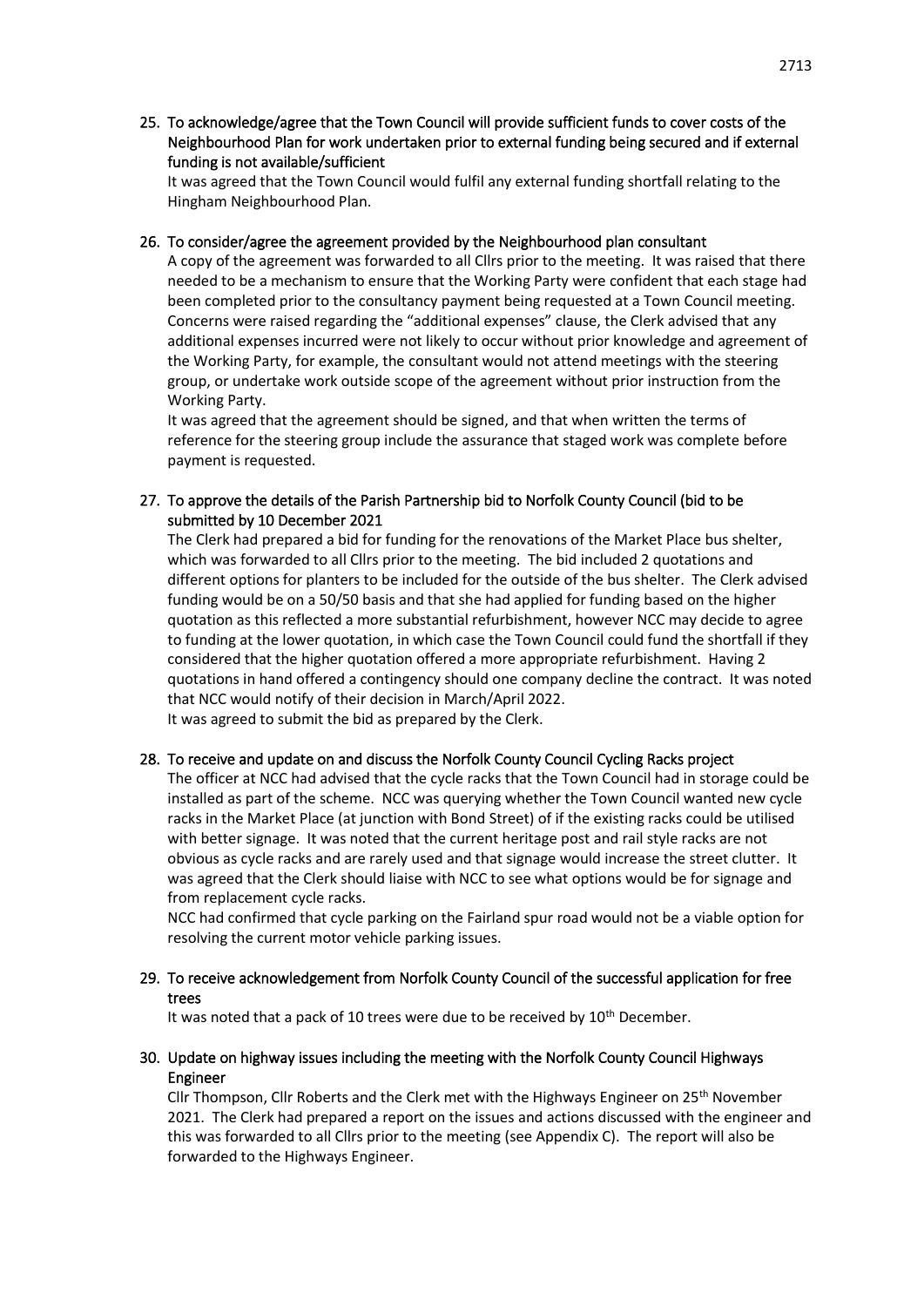It was noted that the Highways engineer had quickly concluded that the Market Place would benefit from a pedestrian priority crossing point, and he would make further investigations into this, he also agreed to investigate what would be feasible in terms of trying to resolve the parking issues on the Fairland.

Cllr Thomson advised that 19 of the 44 requests made in his report had been completed, these were maintenance to existing road markings and signage, with the outstanding issues mainly being propositions for additional measures in the future.

The Clerk advised that she had voiced concerns regarding the lack of communication from NCC in relation to the Fairland Safety feasibility study, and that the Town Council had not been contacted at any point to have an input into the study, the Clerk had advised the Highways Engineer that the study must represent good value for money or the Town Council may decide to request that further work is done or money is refunded if the study when it is finally complete does not fulfil the criteria set upon application for funding.

In reference to Highway matters it was raised that there had recently been a media report of improvements to Harleston with a £776,000 scheme to "reduce traffic and boost shopping" with the project costs being split between Harleston Town Council, SNC and NCC. The Clerk advised that she had made enquiries regarding this some time ago after seeing reports of other towns (in Breckland) receiving improvements. The Clerk advised that the Market Town & Business Development Service Manager at SNC had advised SNC are engaging with Market Towns more widely moving forward, to build up a project pipeline for when funding becomes available as it did in Harleston, and that may well include parking provision. It was suggested that pressure needs to be applied to both the District and County Councillor to ensure that Hingham is included in this Market Town initiative as there are issues that need resolving.

It was queried if the Town Council could part fund highway improvements. The Clerk advised that the Town Council had powers to contribute towards traffic calming and could provide parking facilities that were not on the highway.

#### 31. To consider a request for the placement of a memorial bench in the cemetery.

A family had requested permission to place a memorial bench in the cemetery. It was noted that the family would prefer to install a granite bench. The Clerk advised that a path side location was not available directly at the row end where their family member is interred, there was space nearby, however a granite bench may be better placed on one of the nearby grass pathways in between the rows of grave plots.

It was agreed that the family could place a memorial bench in the cemetery and that granite would be acceptable. The Clerk will liaise with the family for a suitable location for the bench.

#### 32. To discuss the issue of vehicles driving on the town greens

The recent incident of a visitor to the town driving over the Market Place green when requested not to park on the grass was discussed. It was noted that this occurrence was a "one off" and did not represent an ongoing issue in the Market Place and that signage was not appropriate. The details of the incident have been forwarded to the Police Safer Neighbourhood Team Beat Manager.

The meeting ended at 9pm

Signed…………………………………………………………. Chairman 04 January 2022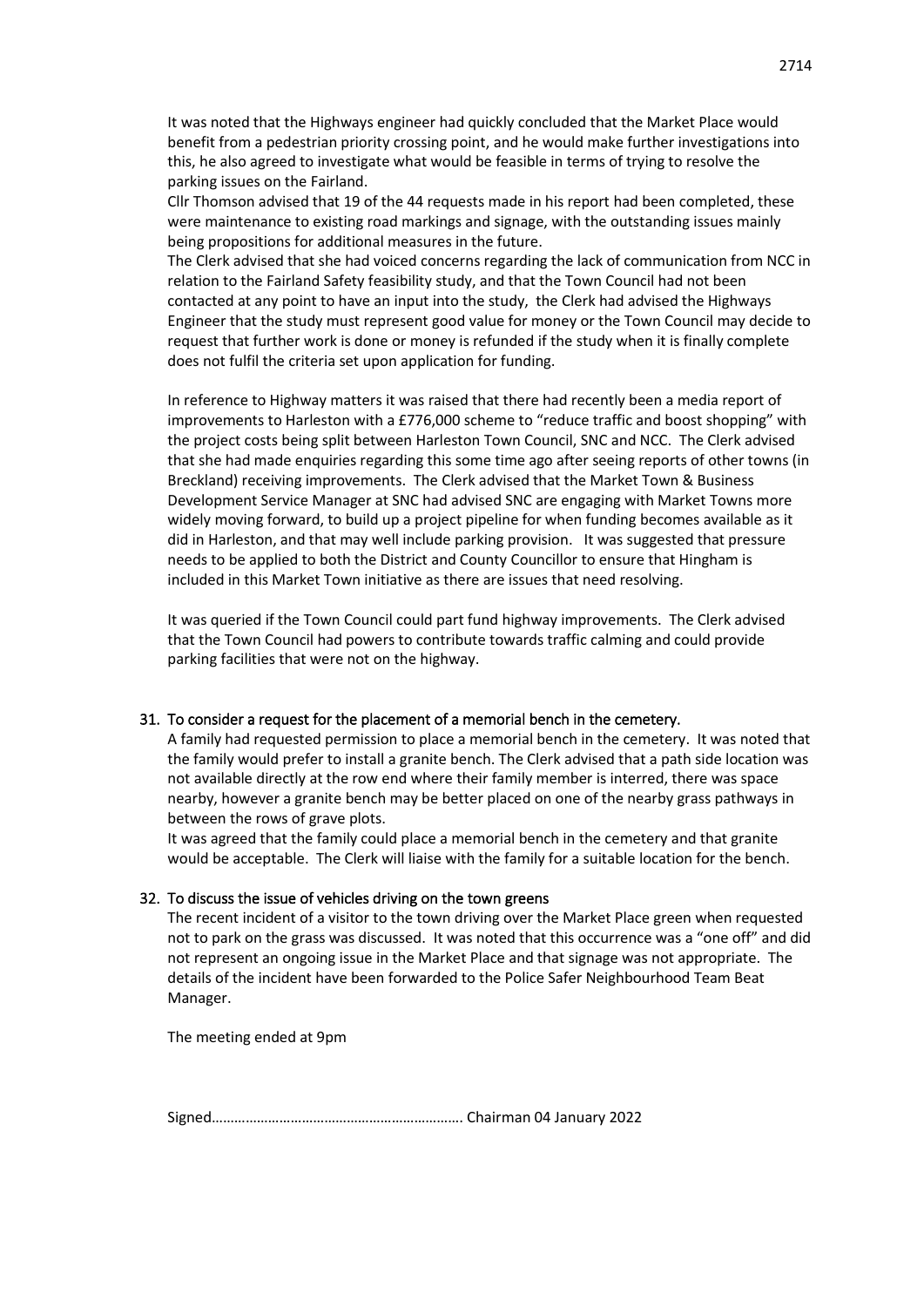Appendix A

# Matters Arising/Clerks Report

## 1. Matters Arising from the minutes of the Meeting of 02 November 2021

- Minute 12: A letter regarding parking issues has been produced and is ready to be delivered to the businesses in the Fairland and Market Place
- Minute 21: A new SAM sign battery to be purchased
- Minute 26: Grass cutting contract tenders to be sought for consideration in February
- Minute 28: A meeting with the Highway Engineer has taken place, update to be given at this (December) Town Council meeting
- Minute 30: Norfolk County Council have advised that they will not install any additional access provision to the Library from the disabled parking bay
- Minute 31: The street lighting contractor has ordered replacement lamp columns/lantern

## 2. Other Updates/Outstanding Issues

- The Town Christmas Tree is in place and decorated with the decorations made by the children of the primary school, thanks to all who helped with the tree and to the children for the decorations.
- Options for a suitable solution for the skate park are to be sought.
- Applications for Assets of Community Value to be finalised, plans and ownership details are required.
- Parish Archives, the collection of the materials to be arranged.
- Parking, Please do not park on the grass signs received, they require suitable stakes.
- Standing Orders review to be completed at a future meeting.
- Tree Survey, quotations for relevant work to be obtained.
- Trees for planting (Fairland and Market Place permanent Christmas Trees) will be sourced in Jan 2022.
- Notice boards for the toilets to be purchased.
- Both wooden notice boards (Market Place and Fairland) are now becoming difficult to open and lock, they become damp and condensated. The clerk advises considering the purchase of a new purpose built free standing notice board if there is a suitable location in the Market Place. A new notice board for the Fairland is also recommended. To be added to a future agenda.
- Church Clock site visit for quotations for upgrading the clock are to be arranged.
- Street Lighting, the contractor has been asked to undertake the renumbering of the footway lights which has been started. A condition report is awaited on all of the Council's footway lighting, (priority can then be assessed depending on the condition/safety of the light columns, for obtaining quotations for changing lights to LED). With regards to possible solutions to replacing the Tally Alley light, the contractor suggested the use of illuminated bollards, ownership of the alleyway needs to be established.
- Communications Policy, including social media policy is being worked upon. Cllrs are reminded not to comment on public social media pages making reference to themselves as Councillors, in a way that could give inaccurate information or be misleading or misconstrued as the Council having discussed and agreed something, when this is not the case. Staff/Cllr communication/relationship protocol to be drafted.
- The Clerk has been working on an overall Cemetery Fees Policy containing all points relevant to the fee structure including frequency and method of fees reviews. This is to be finalised and bought back to a future Town Council meeting with a review of the cemetery fees and cemetery terms and conditions.
- Extension of Cemetery Driveway and turning circle, the Clerk has spent some time in the cemetery looking at the area that would be required to extend the driveway. The area is very extensive and the clerk is concerned about the application of such a large area of tarmac , (environmental and cost). There may be other more appropriate solutions, including a shorter tarmac extension followed by "matting" under the grass surface (and possibly a tarmac path for better pedestrian/disability access), and leaving the existing grass as a driveway over the old cemetery area. Advice is needed from a funeral director with regard to vehicles used. The use of the driveway (as in frequency) for funerals is minimal therefore the grass should not become too worn from being driven on, this requires a lot of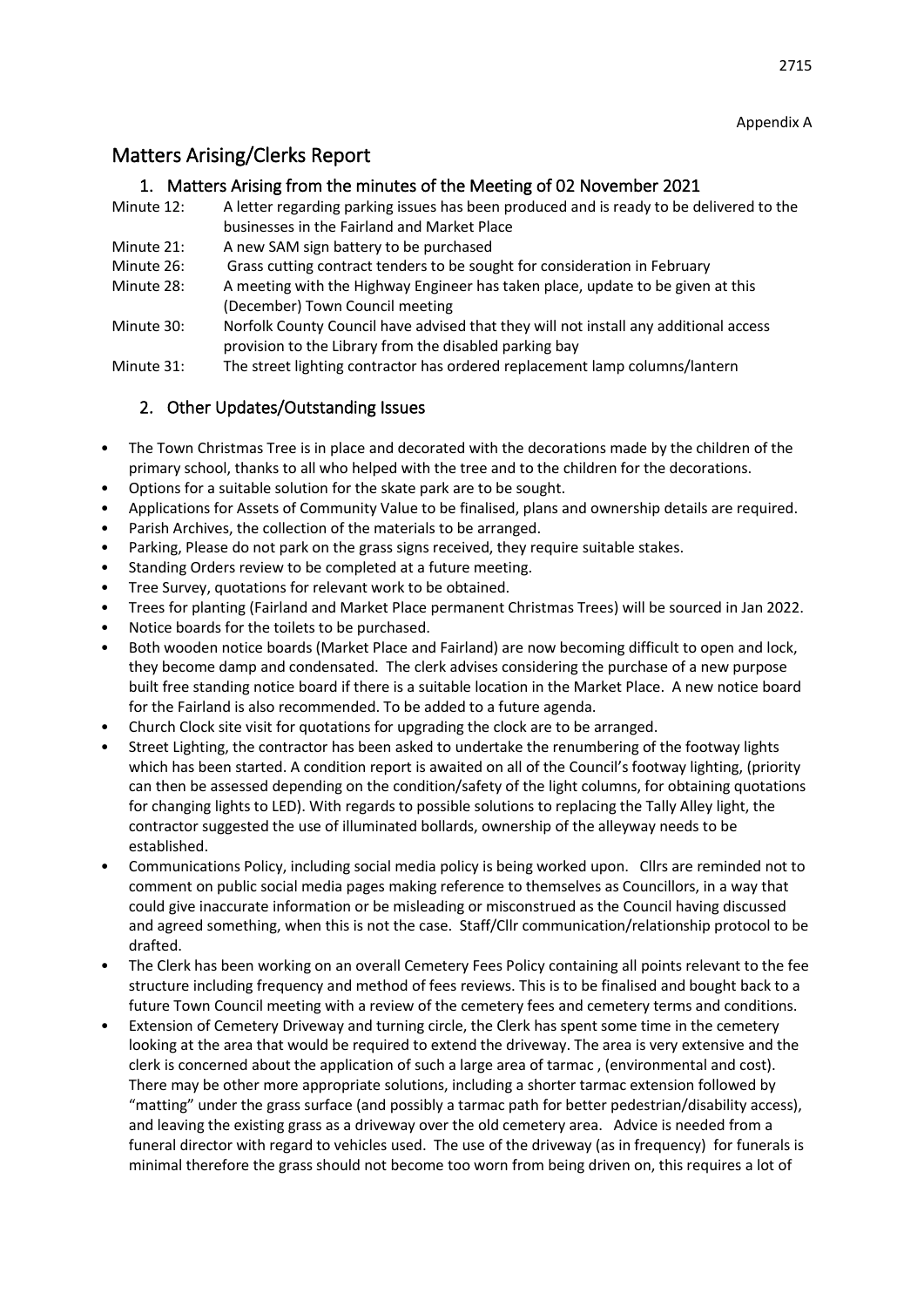further thought to ensure the Council have a cost effective but long term solution for the future use of the cemetery .

- 2 steel liners for the Market Place bins to be ordered (liners available at a reasonable price are a slightly different size to the existing ones (by mm's) liners of the same size have not yet been found.
- Commemorative Plaque for the Fairland Bus shelter, to be ordered

Report prepared 06 December 2021, does not include Matters Arising when the item is on the forthcoming meeting's agenda

## 3. Crime Figures – latest October 2021

https://www.police.uk/pu/your-area/norfolk-constabulary/wymondham/?tab=CrimeMap on or near:

Church Street: Public Order 1 Lonsdale Crescent: Vehicle Crime 1 Primrose Road: Anti social behaviour 1 Bell Meadow: Violence and sexual offences 1 Norwich Street: Criminal damage and arson 1 Lincoln Avenue: Violence and sexual offences 1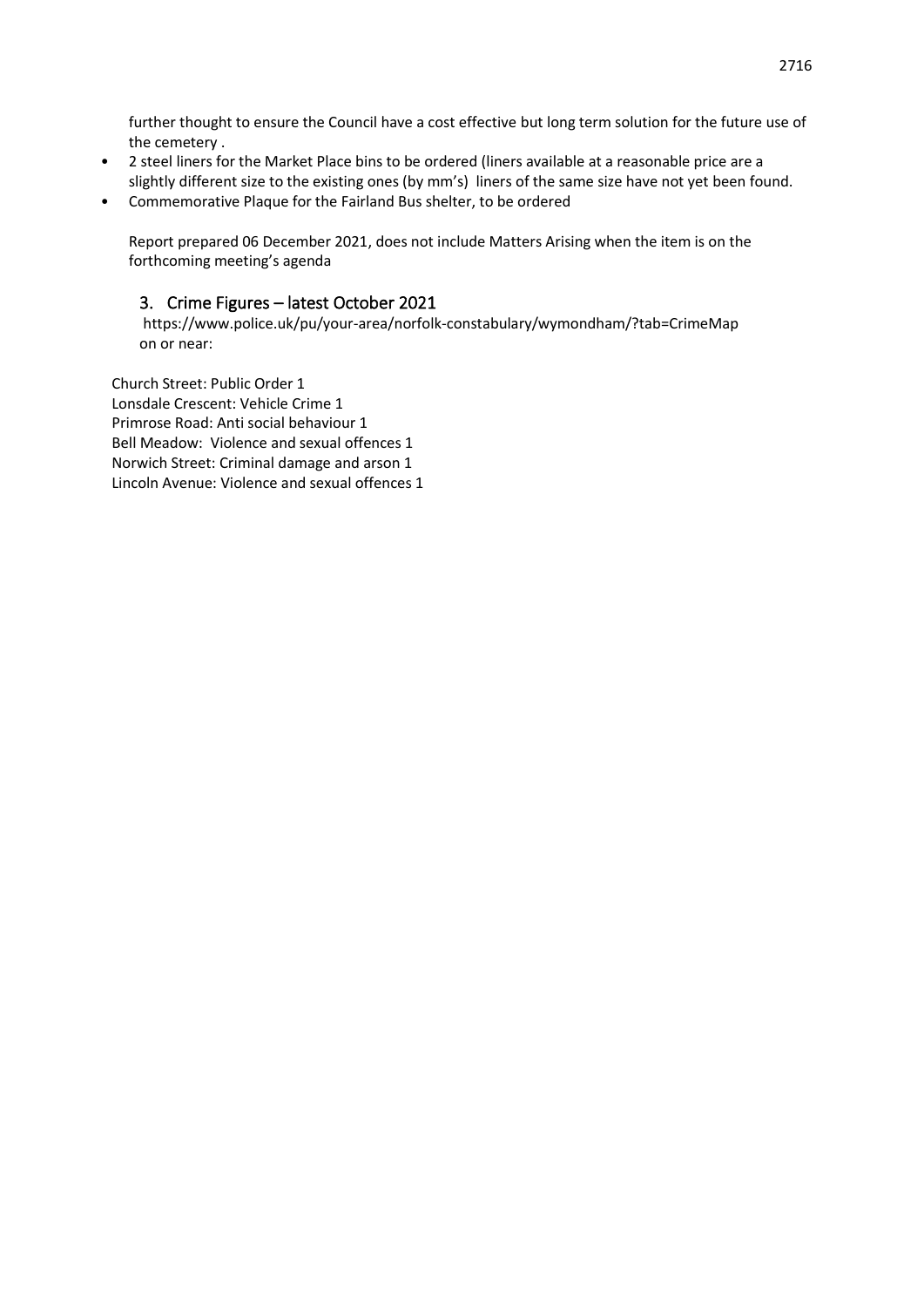# 2022/23 Budget as Agreed 07 December 2021

# 1. Income

| Precept<br>Interest<br>Cemetery charges<br>HPFA rent              | £77,000.00<br>£20.00<br>£3,500.00<br>£100.00 |
|-------------------------------------------------------------------|----------------------------------------------|
| Fee from NCC for grass cutting<br>Investment fund<br><b>TOTAL</b> | £3,989.43<br>£30.00<br>£84,639.43            |
| 2.<br>Expenditure<br><b>CONTINGENCY</b>                           | £3,000.00                                    |
| <b>STAFF COSTS</b>                                                |                                              |
| hmrc/employer contributions                                       | £1,200.00                                    |
| pension (@3%)                                                     | £830.00                                      |
| wages caretaking/gardening                                        | £8,825.00                                    |
| wages clerk                                                       | £15,100.00                                   |
| wages toilets                                                     | £3,750.00                                    |
| ADMINISTRATION                                                    |                                              |
| advertising/publicity                                             | £800.00                                      |
| allowance chairman                                                | £374.00                                      |
| allowance clerk                                                   | £312.00                                      |
| audit                                                             | £600.00                                      |
| elections                                                         | £800.00                                      |
| hall hire                                                         | £450.00                                      |
| information commission fee                                        | £40.00                                       |
| insurance                                                         | £2,500.00                                    |
| payroll admin fees                                                | £120.00                                      |
| printing (lease/metered)                                          | £500.00                                      |
| stationary/stamps/sundries                                        | £50.00                                       |
| storage hire                                                      | £250.00                                      |
| training and subscriptions                                        | £710.00                                      |
| website                                                           | £35.00                                       |
| <b>FOOTWAY LIGHTING</b>                                           |                                              |
| churchyard lights energy                                          | £60.00                                       |
| energy                                                            | £7,500.00                                    |
| maintenance                                                       | £2,700.00                                    |
| repairs                                                           | £1,000.00                                    |
| replacements                                                      | £3,000.00                                    |
| <b>TOILETS</b>                                                    |                                              |
| cleaning products/sundries                                        | £400.00                                      |
| electric                                                          | £500.00                                      |
| holiday cover                                                     | £300.00                                      |
| repairs                                                           | £300.00                                      |
| water                                                             | £600.00                                      |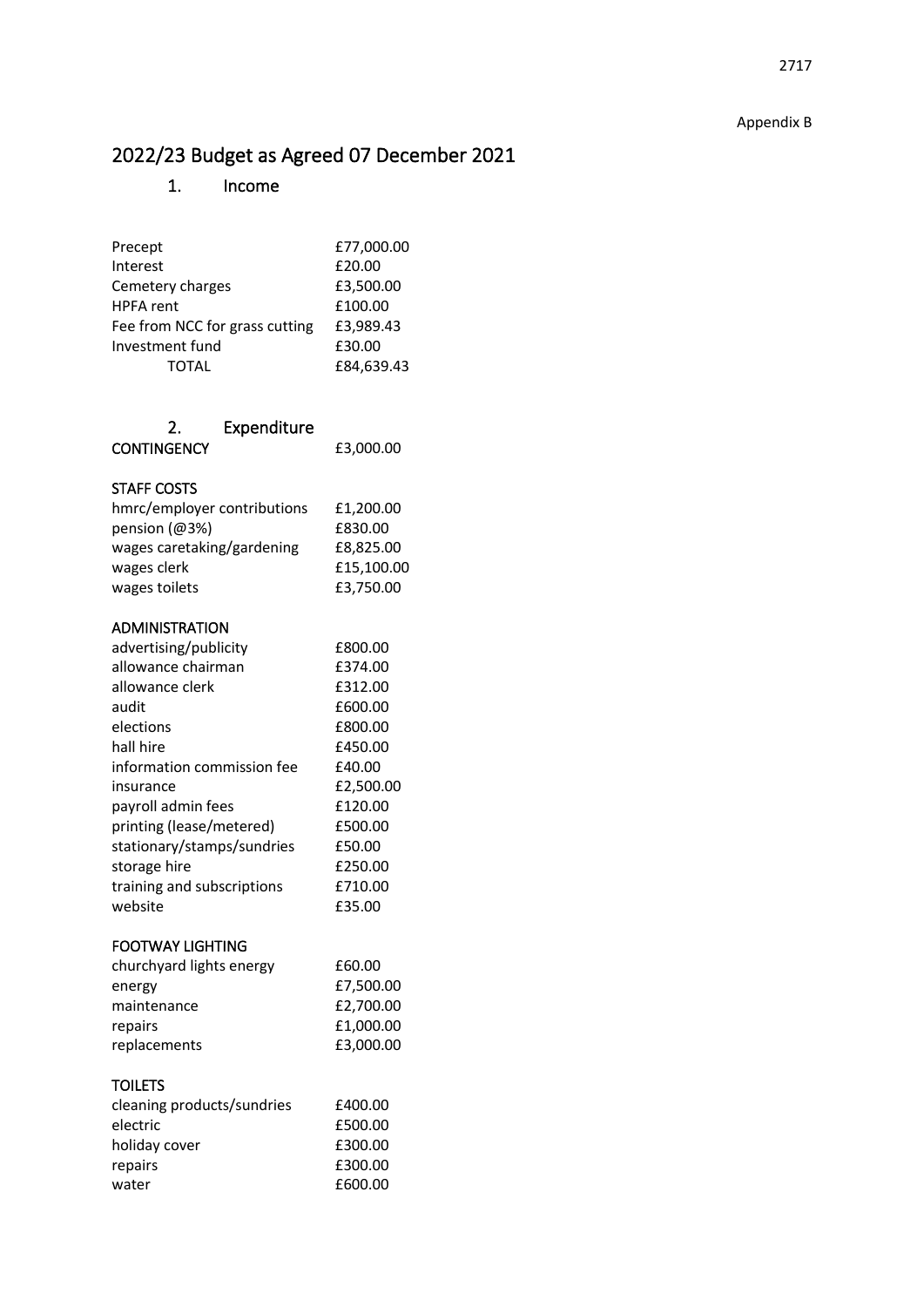#### OPEN SPACES AND AMENITIES

| bus shelters                               | £2,000.00  |
|--------------------------------------------|------------|
| cemetery & Fairland standpipes             | £150.00    |
| cemetery general maintenance               | £100.00    |
| cemetery memorial repairs                  | £1,000.00  |
| Christmas tree, lights                     | £300.00    |
| church clock                               | £600.00    |
| churchyard maintenance                     | £1,000.00  |
| community car scheme                       | £2,500.00  |
| dog waste bin emptying                     | £575.00    |
| grass cutting                              | £13,000.00 |
| maintenance/equipment and                  |            |
| holiday cover                              | £200.00    |
| replacement bins (dog/litter/grit) £200.00 |            |
| signs                                      | £100.00    |
| skatepark (Rospa & maintenance)£600.00     |            |
| town sign (repairs/refurb)                 | £0.00      |
| trees/ditches/planting                     | £3,000.00  |
|                                            |            |

## GRANTS/DONATIONS

| General         | £2,000.00 |  |
|-----------------|-----------|--|
| S137            |           |  |
| Citizens Advice | £600.00   |  |
| defibrillator   | £250.00   |  |
| general         | £100.00   |  |
|                 |           |  |

## TOTAL

| (budget for expenditure 2022/23) | £84,881.00 |
|----------------------------------|------------|
|                                  |            |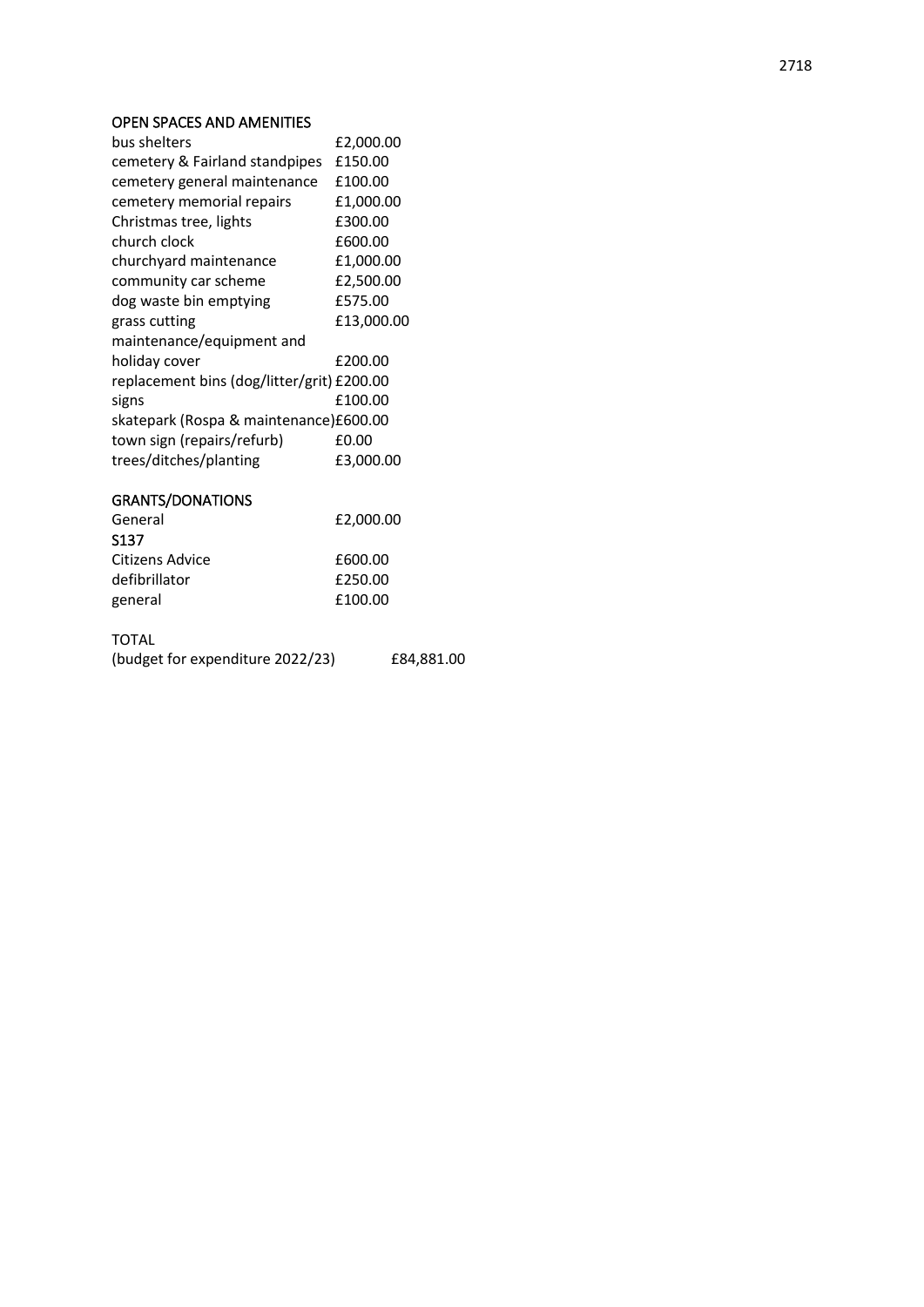#### Appendix 3

# Meeting with the Highways Engineer 25<sup>th</sup> November 2021

### Present

Cllr Thompson, Cllr Robert, Ali Doe (Town Clerk) and Adam Mayo from NCC

## Issues discussed

## 1. PARKING

## Parking at/on Junctions, Hall Lane and Bond Street

These 2 locations that are dangerous with people having to reverse onto the main road (due to parked cars) to avoid oncoming traffic, and also parked vehicles block pedestrian access to dropped kerbs.

The Clerk suggested the use of extended white H markings as a "visual reminder" that the junction should be kept clear. Examples of this are on Station Rd and Church Street at Weybourne.

### Market Place

Vehicles blocking the access on the road to the rear of the north green (where the lime trees are). No Solutions suggested by the engineer (noted that there are no parking restrictions).

Advised that the Town Council had made previous requests for a disabled parking bay by the Chemist. Asked the engineer to look into this, but accept that if painted, it would be an unenforceable parking bay. Noted, Currently there is no provision for disabled parking.

## **Overall**

Concerns that Hingham is used as a "Park and Ride", for people using the bus service. No solutions suggested. (Noted, to resolve would require timed parking bays).

## 2. FAIRLAND

## Parking

It was relatively quiet in terms of parking at the day of the meeting.

The Engineer is aware of the parking issues having been forwarded emails and photographs from the Fairland residents.

Noted that placing parking restrictions on the road would displace the parking issues, difficult to resolve without a formal car park.

Cllr Thompson suggested the blocking off, of one end of the "middle arm" of the Fairland/ re imagining the layout to create parking bays.

The Highways engineer agreed to look into this as a potential solution.

It was also noted that there are no direct pedestrian facilities from Dereham Rd/ Pottles Alley to Church Street , (noted the pathway cutting across the green)

## Fairland Safety Feasibility Study

Cllrs and Clerk expressed disappointment that the study had not yet been completed, and that at no point had the Town Council been contacted to discuss the issues around the Fairland, the progress of the study or to have an input into proposing ideas for possible solutions. The engineer advised that he was uncertain if the study would include parking issues, the Clerk advised that she had asked for this to be included, especially with regard to Dereham Road, where vehicles were parking right up to the junction.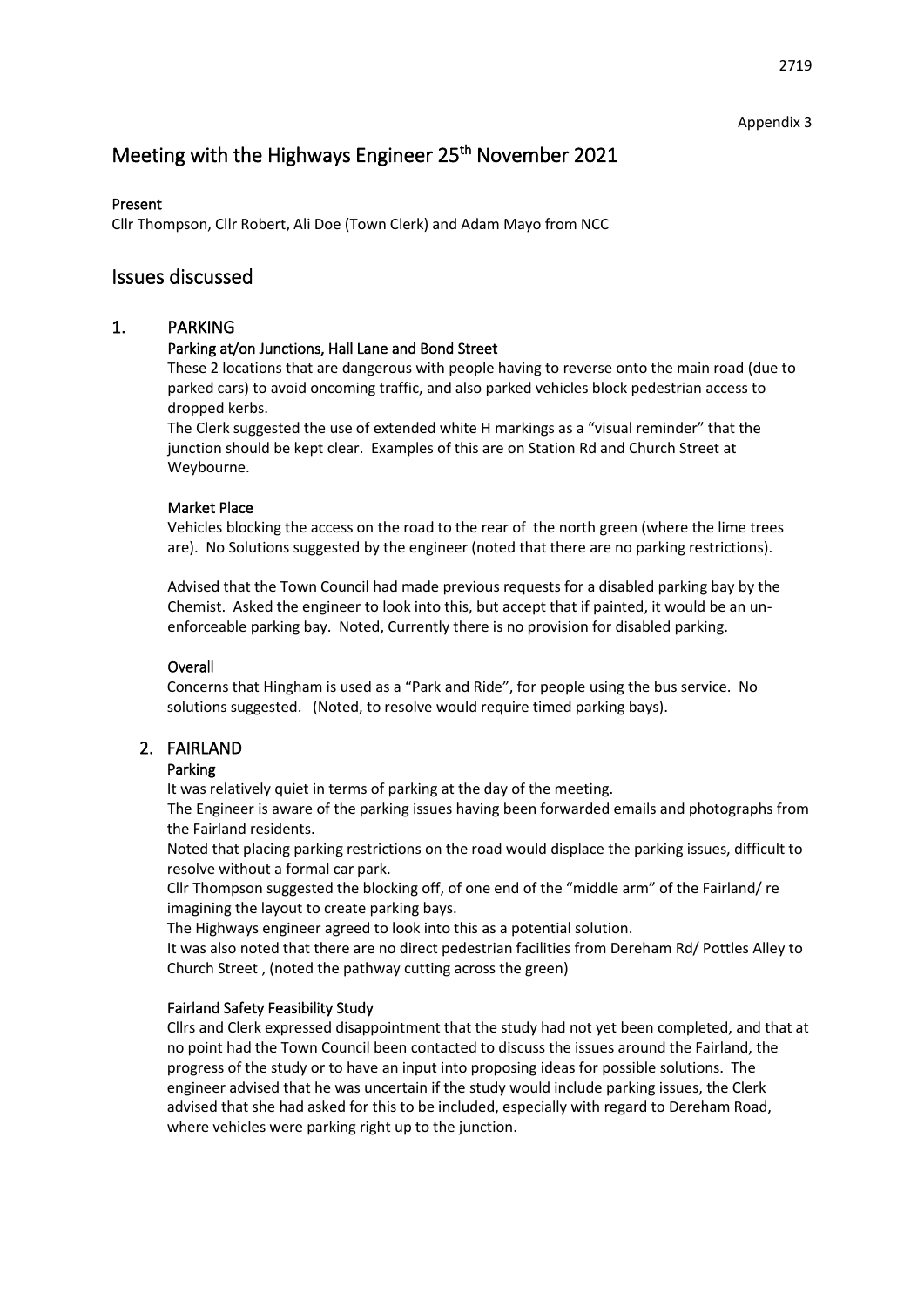The Clerk advised that the cost to each Council of the study was £5000 and therefore the study needed to represent good value for money, or it was likely that the Town Council may require further work on the study before accepting it or require reimbursement of funds.

### 3. PEDESTRIAN CROSSING FACILITIES

The Clerk advised that the feasibility of a Market Place pedestrian priority crossing point was to be included in the Fairland feasibility study (this was agreed after the bid had been successful). The Clerk advised that the footway on the south Market Place green had been installed by the Town Council in order to facilitate such a crossing point (on the advice of a previous Highways engineer), however a subsequent highways engineer had advised that a crossing point was not possible as it was too close to the chicane.

The Highways Engineer agreed that he would investigate if pedestrian priority crossing point would be feasible and agreed that one was needed.

Also discussed was the poor/dangerous crossing/pedestrian facilities on Norwich Rd, at the Hops/Bears Lane and the concerns of allocating more housing in this vicinity. No solutions were forthcoming. It was noted that the bank on Norwich Rd was encroaching onto the carriageway, between the Hops and Bears Lane, the engineer will look at what can be done to rectify this.

### 4. SPEEDING

The highways engineer was sent a copy of Cllr Thompsons report as updated to include progress on issues previously reported.

It was explained to the Highways Engineer that the current speed markings signage is not sufficient to effect good levels of compliance to the speed limit.

Areas of concern being noted as:

Norwich Rd, entering Hingham from a 60MPH limit with no prior warning of change to a 30MPH limit

Market Place – 20MPH limit Fairland 20MPH limit

It was asked what additional speed reduction measures could possibly be implemented. The engineer advised that the lack of NCC budget meant that there was not the appetite to put in additional measures, especially road markings that have to be maintained.

The Clerk asked about the installation of "build outs", but this would most likely not be appropriate due to the volumes of traffic.

We spoke about the HRSC group report and advised that the Town Council were not in agreement with the proposed solutions, however agreed that the report contained very valuable points regarding the problem of speeding traffic.

With regard to the lack of NCC budget, it was explained that the Town Council needed to know what measures would be acceptable, feasible and appropriate in Hingham to try to gain better compliance to the speed limits. As having the information readily available would help the TC prioritise their bids for funding when it does become available, (for example the new highway improvement funding scheme from NCC in which Hingham falls into year 3), or look for other sources of funding (e.g developers)

It was noted that compliance of the speed limit was much improved when there was a visible police presence.

The Clerk asked if speed data collection could be undertaken to give a better picture of the speed compliance, (noting that some had been undertaken around the Fairland crossroads, although the results were not known, and this was done when the roads were seemingly quieter presumably due to Covid).